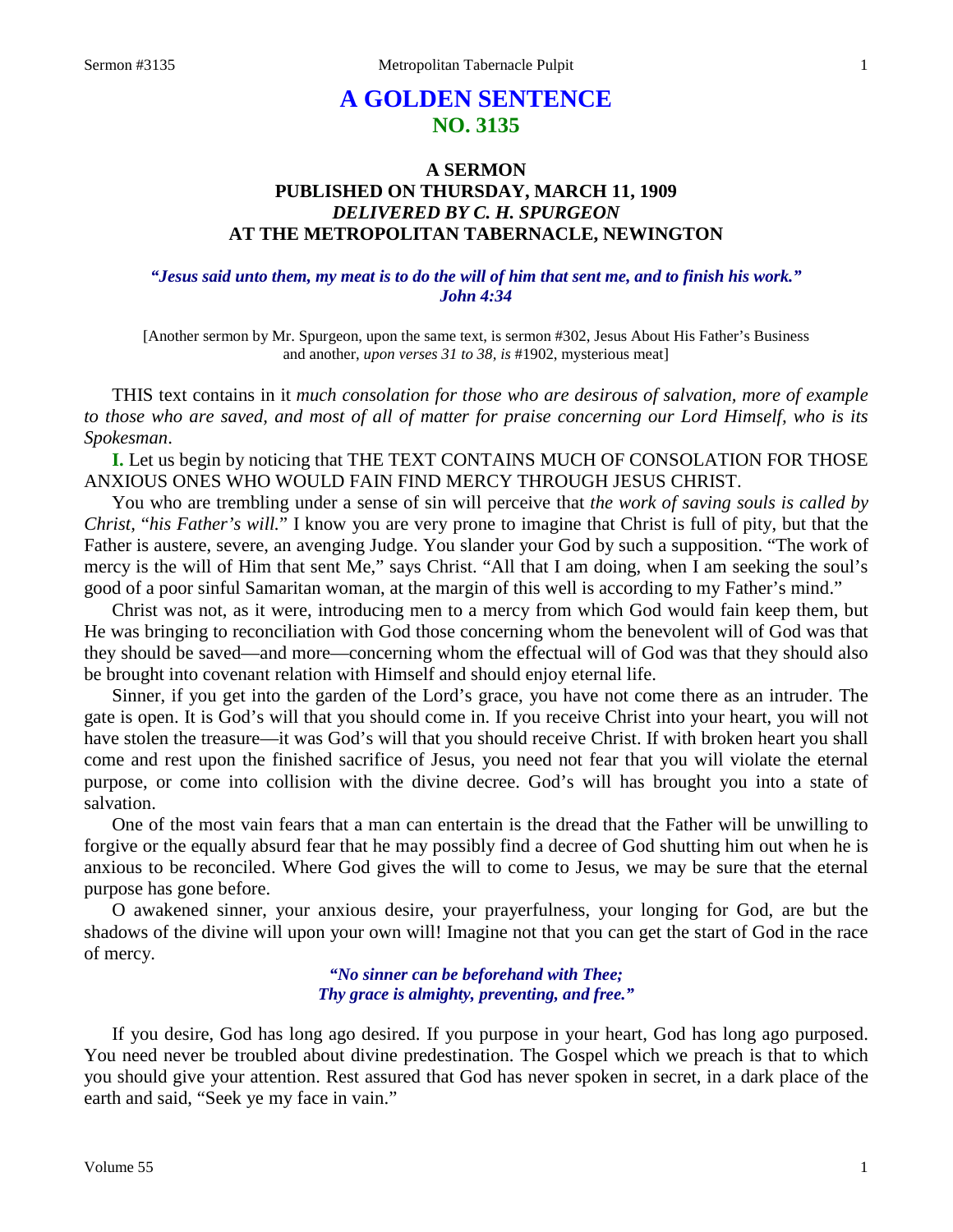He has never passed a secret decree in the council-chamber which shall contravene the open promise of His mercy. "He that believeth on the Son hath everlasting life." If you come to Christ and cast yourself upon Him, you need entertain no suspicion that you are violating the will of God, for salvation is the will of God which Jesus Christ has come to fulfill.

Another consolation is here given to every seeking soul, namely, that *Jesus Christ is sent into the world on purpose to save*. If I know that I am sick and that a physician has come into the street on purpose to heal, I feel no difficulty about inviting him into my house. If I know that I am poor and that a princely almoner has come with plentiful liberalities to distribute to the poor, I have no difficulty in asking of him. Why should I, if I know that he has come with the very object and intent to do that which I want him to do?

Now, wherever there is an empty sinner, a full Christ has come on purpose to fill that empty sinner. Wherever there is a thirsty spirit, the river of the water of life is poured out on purpose for that thirsty soul to drink. If you hunger after Christ, rest assured that Christ has met with you, and discerns in you one of those whom He came to call. He would not have made you hunger, nor made you thirst, nor made you feel your emptiness if it had not been His intention to remove your hunger, slake your thirst, and fill your emptiness to the full.

Look upon the Savior as being commissioned by His Father to save sinners. Never indulge the thought that He came to save better ones than you are and that you are just beyond the pale of His mercy. But instead thereof, let your sinfulness, your nothingness, your conscious weakness, your utter ruin and hell-desert inspire you with a surer hope that you are such a sinner as Jesus Christ came to deliver. He came to seek and to save that which was lost. Who is more lost than you are? Believe, then, that He came to seek and to save you, and cast yourself upon Him, and you shall find it so.

Perhaps the greatest consolation to a despairing sinner which this text affords is *the delight which Jesus Christ experiences in the work of saving souls*. It was His one object. From of old He looked forward to the day when a body would be prepared for Him that He might come into the world to redeem His people. When the fullness of time was come, He was no unwilling servitor to our souls. "In the volume of the book it is written of me, I delight to do thy will, O my God!"

Down from the portals of the skies the Savior came with glad alacrity—willing, panting to save. When He was on earth, He was not loath to seek out the guilty—nay, it was alleged against Him, "This man receiveth sinners, and eateth with them." He could have healed the leper, if He had pleased, while He stood at a distance, but He chose to touch Him when He healed Him, to show how near He had come to humanity, that He did not shrink from it, but that it was His delight to come into contact with all the woe and suffering of our fallen race.

He did not retire from sinners to guard His holiness in solitude. He did not surround Himself with a bodyguard to keep off the throng, but there He was among them, surrounded by a press of common folks. Many thronged Him and some touched Him who received healing virtue through their believing touch. He was at the beck and call of everybody. He had not time so much as to eat. And when He did, through weariness, seek a little rest, they followed Him on foot, and hounded Him with their entreaties. Yet He was never angry, but always full of compassion towards them.

He was a willing Savior and found His soul's delight in winning souls. That great crowning work of suffering and death, by which souls were effectually redeemed, was no unwilling service. He said He had a baptism to be baptized with and that He was straitened until it was accomplished. The cup was bitter as hell, but He longed to drink it. His death was to be at once the most ignominious and the most painful that could be devised, and yet He thirsted for it. "With desire I have desired to eat this passover with you before I suffer," said Christ to His disciples.

He did not hide Himself away when He was wanted, but He went to the garden of Gethsemane—and Judas knew the place—and when they found Him, He was willing to yield Himself up. No bonds could have bound Him, yet He bound Himself. They could not have dragged Him to the cross, nor could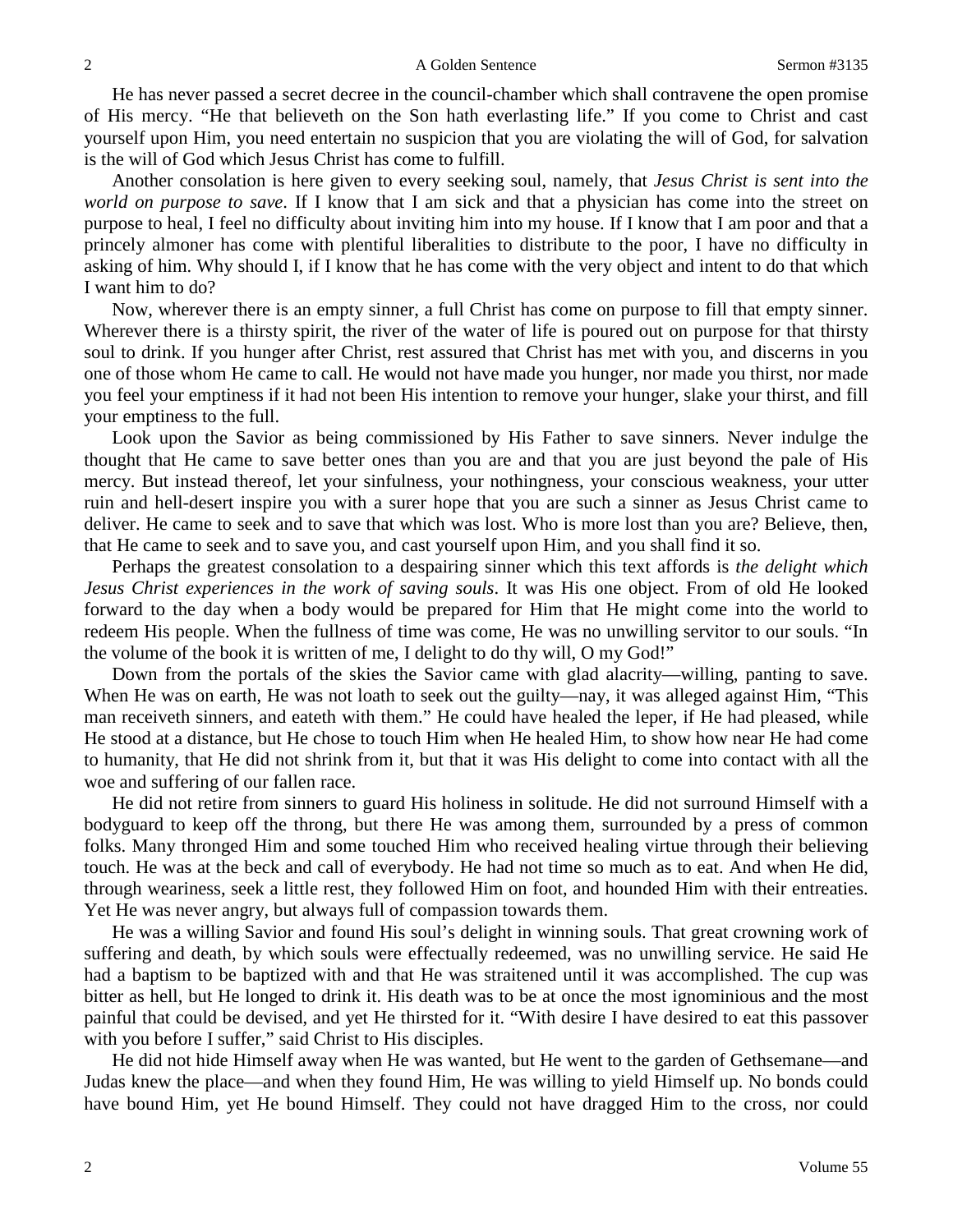myriads like them, but He went like a lamb to the slaughter, and like a sheep before her shearer He was dumb, and opened not His mouth.

All that wondrous passion upon Calvary was a free-will offering for us. It was a voluntary sacrifice to the fullest possible extent. What if I say that even in His deepest agony, Christ had an unknown joy? I think we have too much forgotten the wonderful joy which must have filled the Savior's heart even when going to the cross.

Beloved, you cannot suffer for others, if you have a benevolent nature, without feeling joy that you are taking the suffering from them. And we know that it was because of "the joy that was set before him" that He "endured the cross, despising the shame." As He dived into the black waves of grief, He could see the precious pearl which He counted to be of greater price than all—and that sight sustained Him with a latent joy, if I may so call it, which did not sparkle at the time, but which lay there slumbering within even when His soul was "exceeding sorrowful, even unto death."

And now that Christ has gone up on high, poor trembling sinner, He has no greater joy than this—in seeing of the travail of His soul in souls redeemed by Him, both by price and by power, from death and sin. Jesus wept over Jerusalem because it would not be saved, but Jesus rejoices greatly over sinners who repent. This is His joy and His crown of rejoicing—even you poor tremblers who come and look to Him upon the cross, and find life in His death, and healing in His wounds.

I cannot bring out the comfort of this text to you as I could wish. Words fail me, but I would urge those of you who want to find peace and faith, to make a point of thinking very much about Christ. We not only lay hold on the cross by faith, but it is the cross which works faith in us. If you would think more often of the mercy of God, and the will of God, and the mission of Christ, and the lovingkindness of Christ, your soul would probably be led by the Spirit, by that course of thought, to believe in Jesus.

Your constant dwelling upon your sin and your hardness of heart has a great tendency to drive you to despair. It is well to know your heart to be hard and your sin to be great, but as a man is not healed by simply knowing that he is sick and is not likely to get his spirits comforted by merely studying his disease, so you are not likely to find faith by raking amongst the filth of your fallen nature, or trying to find something good in yourselves which is not there and will never be there.

Your wisest course is to think much of Jesus and look to Him. You will soon find hope in Him if you look for it there. You will soon discover grounds for comfort if you look to God in the person of His Son. If you regard the will of God as it is revealed on Calvary, and read it in the crimson lines written upon the Savior's pierced body, you will soon perceive that His will is love.

Turn away from the wounds which the old serpent has given you and look to the brazen serpent. Look away from your own death to the death of Jesus and recollect that your repentance, apart from Christ, will only be a legal repentance, full of bondage, and will be of no avail to you. As old Wilcocks says, "Away with that repentance which does not weep at the foot of the cross." If you do not look to Jesus Christ when you repent, your repentance is not an evangelical repentance, but a repentance which needs to be repented of.

Do, I pray you, receive the truth which I have put before you, or rather, which the text so plainly presents to you. The salvation of sinners is the will of God, the work of Christ, and the joy of Christ. Is not this good news?

**II.** But I said that the text was MUCH MORE AN EXAMPLE TO BELIEVERS, and so it is.

Note in the text, first of all, *Christ's subserviency*. He says, "My meat is to do the will of him that sent me." He says nothing about His own will. Thus early did He say, "Not my will, but thine be done." The man of the world thinks that, if he could have his own way, he would be perfectly happy—and his dream of happiness in this state or in the next is comprised in this—that his own wishes will be gratified, his own longings fulfilled, his own desires granted to him.

This is all a mistake. A man will never be happy in this way. It is not by setting up his own will and crying, "Great is Diana of the Ephesians," but perfect happiness is to be found in exactly the opposite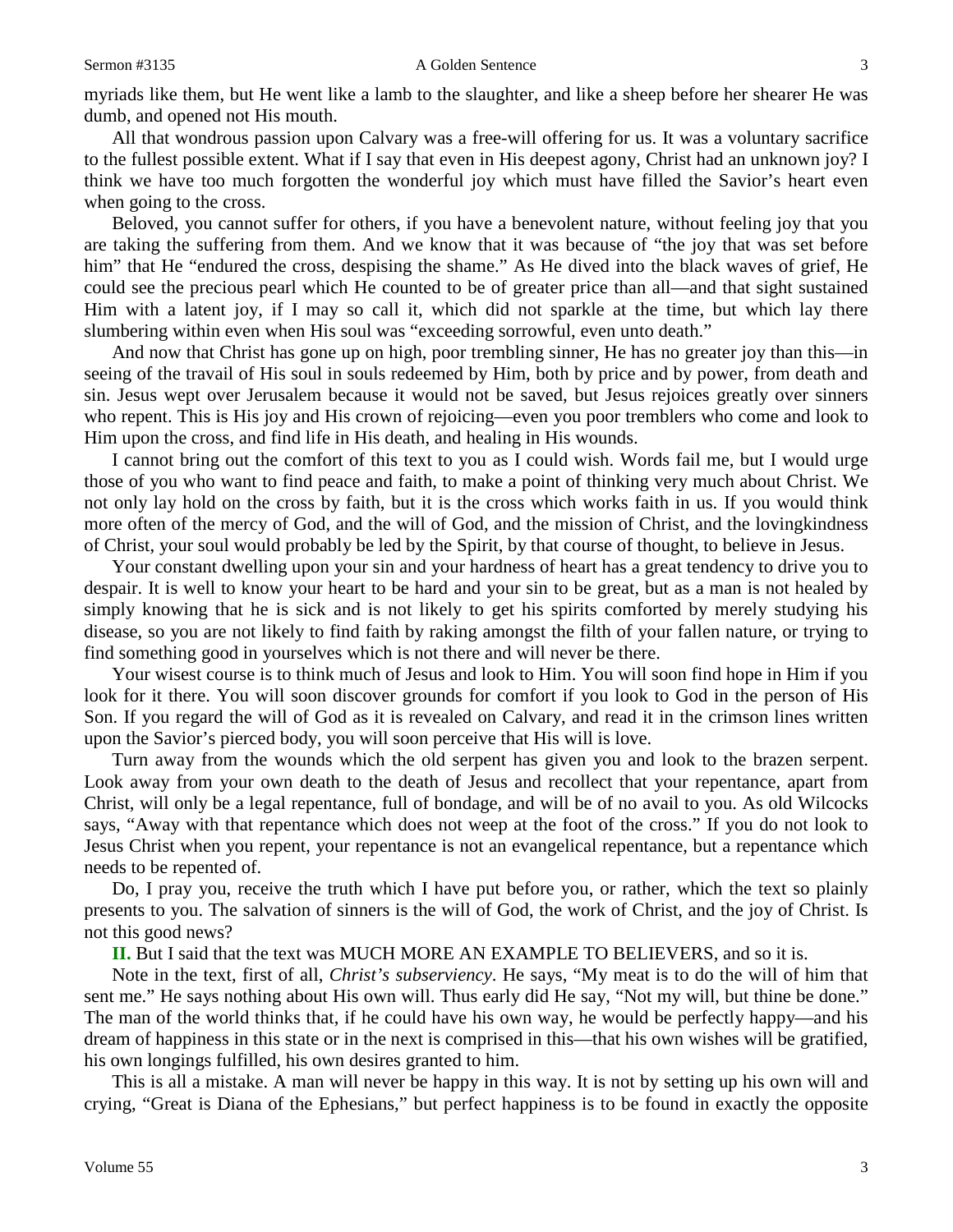direction, namely, in the casting down of our own will entirely and asking that the will of God may be fulfilled in us.

"This is my meat," says the sinner, "to do my own will." Jesus Christ points to another table and says, "This is my meat, to do the will of him that sent me. My greatest comfort, and the most substantial nourishment of my spirit, are not found in carrying out My own desires, but in submitting all My desires to the will of God."

Beloved, our sorrows grow at the roots of our self-will. Could a man have any sorrow if his will were utterly subdued to the will of God? In such a case, would not everything please him? Pain, if we did not kick against it, would have a wondrous sweetness. Losses would positively become things to rejoice in, as affording opportunities for patience. We would even take joyfully the spoiling of our goods.

When we have conquered ourselves, we have conquered all. When we have won the victory over our own desires and aversions, and have subdued ourselves, through sovereign grace, to the will of God, then must we be perfectly happy.

Notice in the text, however, in the next place, not only subserviency, but also *a recognized commission*. O Christian, cultivate full subserviency to the divine will and let it be your desire also to see clearly your commission from on high! It is the will of God, ay, but it is well for us to add, "the will of *him that sent me*."

If I am a soldier, when I am sent upon an errand, I have not to consider what I shall do, but having received my commander's orders—I am bound to obey them. Do not many Christians fail to see their commission? It has come to be a dreadfully common belief in the Christian church that the only man who has a "call" is the man who devotes all his time to what is called "the ministry," whereas all Christian service is ministry and every Christian has a call to some kind of ministry or another.

It is not every man who will become "a father in Israel," for "ye have not many fathers." It is not every man who can become even an instructor, or an exhorter, but each man must minister according to the gift he has received. You are a nation of priests. Instead of having some one man selected who becomes a priest and so maintains the old priestcraft in the Christian church, Jesus our Lord and Head has abolished that monopoly forever. He remains the one great Apostle and High Priest of our profession and we in Him are made, through His grace, kings and priests unto God.

You are each of you, as believers, sent into this world with a distinct commission—and that commission is very like the commission given to your Master. In your measure, the Spirit of the Lord is upon you and He has sent you to bind up the brokenhearted, to proclaim liberty to the captives, and to preach the acceptable year of the Lord.

Into the atonement you cannot intrude. Christ has trodden the winepress alone and of the people there was none with Him, but in the place of service you will be no intruder, it is your dwelling place. You are called to follow Christ your Lord in all holy labor for souls. "As the Father hath sent me, even so send I you." Is not this a part of His dying commission, not to the apostles only, but unto all the saints? Let us endeavor to recognize this.

When Christ was sent of God, He did not forget that He was sent. He did not come into this world to do His own business after He had been sent to do His Father's will. So you and I must not act as though we were living here to make money, or to bring up our families, and make matters comfortable for ourselves. We are, if we are Christians, sent into the world upon a divine errand, and oh, for grace to recognize the errand and to perform it!

Further, notice *the practical character of our Lord's observations on these two points*. He says, "My meat is"—what? To consider? To resolve? To calculate? To study prophecy as to when the world will end? To meditate upon plans by which we may be able one of these days to do something great? Not at all. "My meat is *to do* the will of him that sent me."

The meat of some people is to find fault with others who do Christ's will—they never seem to have their mouths so well filled as when remarking upon the imperfections of those who are vastly better than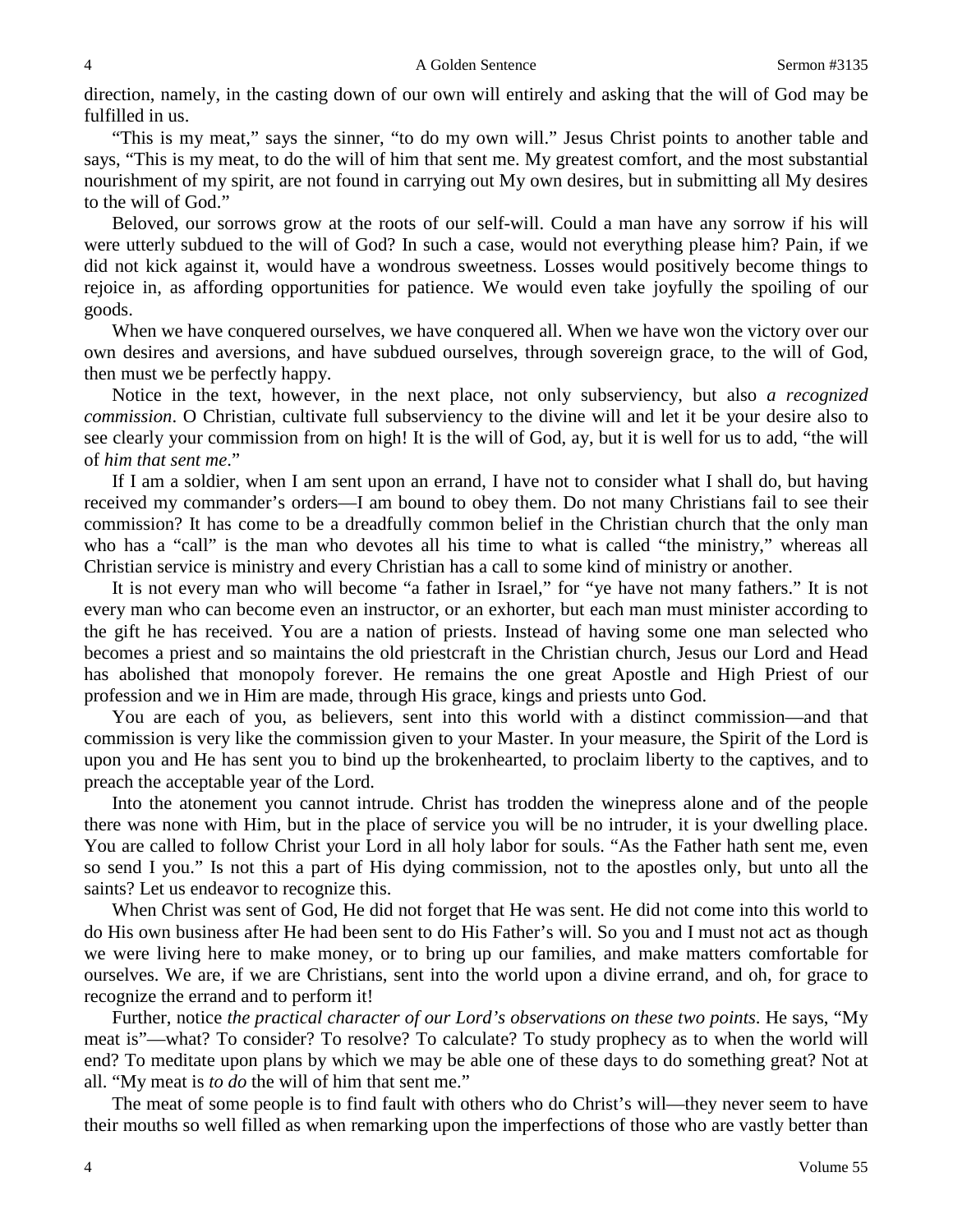### Sermon #3135 A Golden Sentence 5

themselves. This is like glutting one's self with carrion and is unworthy of a man of God. Did you ever know a man whom God blessed who had not some crotchet or singularity? I think I never knew such a man or woman either.

Whenever God blesses us, there is sure to be something or other to remind men that the vessel containing the treasure is an earthen vessel. Foolish people are so fond of crying, "Look at the meanness of the vessel," as though no treasure were contained within. Were they wise, they would understand that this is a part of the divine appointment, that we should "have this treasure in earthen vessels, that the excellency of the power may be of God, and not of us."

Could *you* do God's work better, think you? I wish you would try! It is generally true that those who cavil at others find it inconvenient to walk in any path of usefulness at all.

There are others, of a somewhat better disposition, who find it their meat to project new methods. They invent grand schemes. There is a house to be built for God's people to worship in—and they always know how to build it, so many people are to give so much, and so many so much—the practical part of the business being how much they will give themselves, but upon that point they have remarkably little to say. They are always talking of some grand scheme or other for impossible Christian union, or some magnificent but impracticable Christian effort.

Our Lord was practical. You are struck, in the whole of His life, with the practical character of it. He was no visionary and no fanatic. Though His holy soul was on fire as much as the most fanatical zealot who ever lived, all His plans and methods were the wisest that could possibly be arranged, so that, if men had sat down in their coolest prudence to devise schemes, had they been rightly led, they would have devised the very schemes which this warm-hearted, passionate Savior carried out. He did not theorize, but acted. My dear brethren and sisters, I hope we shall earn the same commendation.

Many Christians are too fond of mysticisms, quiddities, oddities, and strange questions which minister not unto profit. I heartily wish they would try to win souls for Jesus in the old-fashioned Bible way. Every now and then, some particular phase of truth crops up and certain Christians go perfectly mad about it, wanting to pry between leaves that are folded, or to find out secrets which are not revealed, or to reach some fancied eminence of self-conceited perfection in the flesh.

While there are so many sinners to be lost or to be saved, I think we had better stick to preaching the Gospel. As long as this world contains millions of those who do not know even the elementary truths of Christianity, would it not be as well for us first of all to go into the highways and hedges, and tell men of our dying Savior, and point them to the cross? Let us discuss the millennium, and the secret rapture, and all those other intricate questions by and by, when we have got through more pressing needs.

Just now, the vessel is going to pieces—who will man the lifeboat? The house is on a blaze, and who is he that will run the fire-escape up to the window? Here are men perishing for lack of knowledge and who will tell them that there is life in a look at the crucified One? He is the man who shall give men meat to eat.

But all others, though they may carry a dish of most exquisite china, will probably give them no meat, but only make them angry at being tantalized with empty wind. Christ's satisfaction of heart was of a most practical kind—He was subservient to God as a commissioned servant, and busy with actually *doing* the will of God.

But the gist of the text lies here. *Our Lord Jesus Christ found both sustenance and delight in thus doing the will of God in winning souls*. Believe me, brethren, if you have never known what it is to pluck a brand from the burning, you have never known that spiritual meat which, next to Christ's own self, is the sweetest food a soul can feed upon. To do good to others is one of the most rapid methods of getting good to yourselves.

Read the diaries of Whitefield and Wesley and you will be struck with the fact that you do not find them perpetually doubting their calling, mistrusting their election, or questioning whether they love the Lord or not. See the men preaching to their thousands in the open air and hearing around them the cries of, "What must we do to be saved?"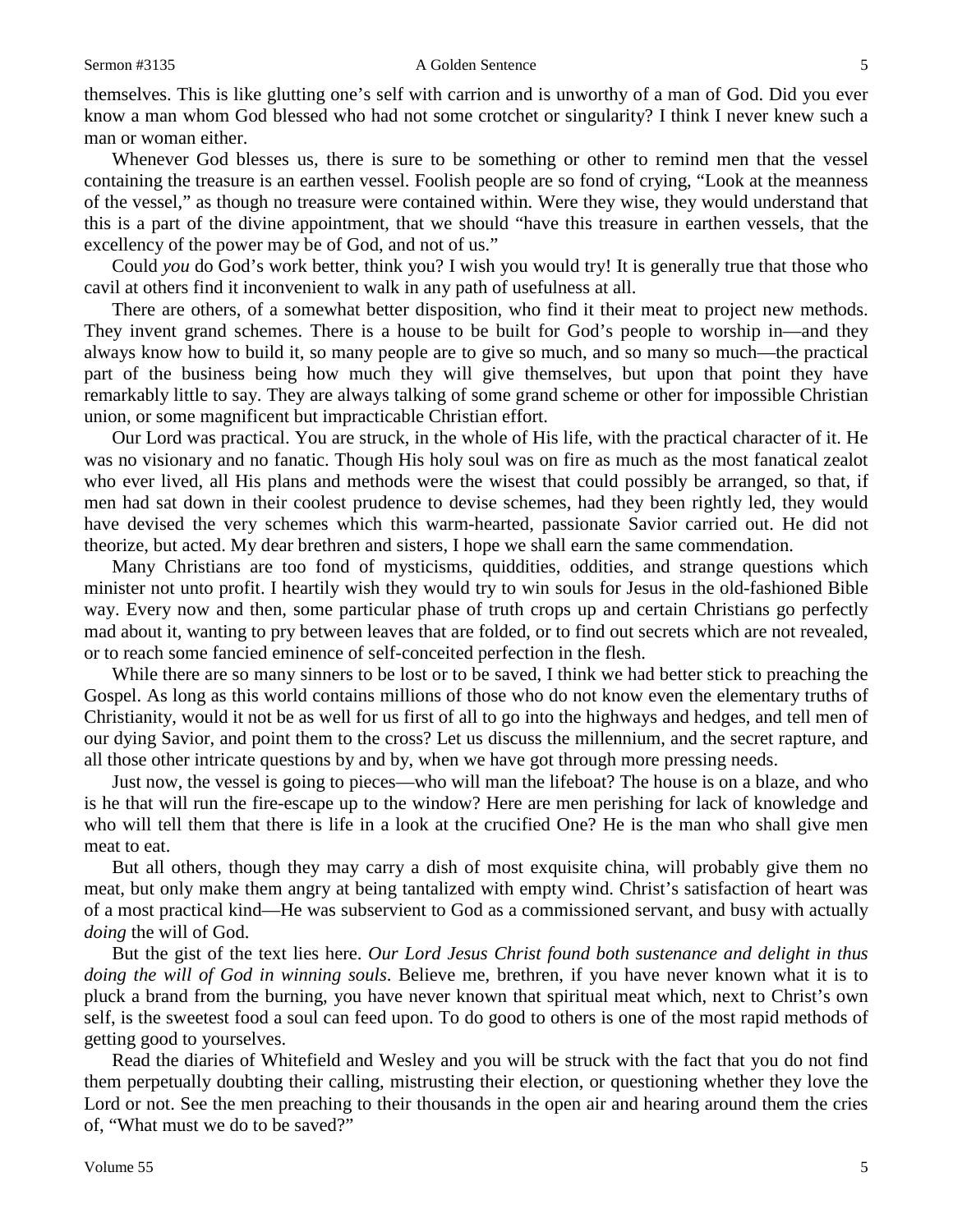Why, brethren, they had no time for doubts and fears. Their full hearts had no room for such lumber. They felt that God had sent them into this world to win souls for Christ and they could not afford to live desponding, mistrustful lives. They lived unto God and the Holy Ghost so mightily lived in them that they were fully assured that they partook of His marvelous power.

Some of you good people, who do nothing except read little Plymouth books, and go to public meetings, and Bible-readings, and prophetic conferences, and other forms of spiritual dissipation, would be a good deal better Christians if you would look after the poor and needy around you. If you would just tuck up your sleeves for work, and go and tell the Gospel to dying men, you would find your spiritual health mightily restored, for very much of the sickness of Christians comes through their having nothing to do. All feeding and no working makes men spiritual dyspeptics.

Be idle, careless, with nothing to live for, nothing to care for, no sinner to pray for, no backslider to lead back to the cross, no trembler to encourage, no little child to tell of a Savior, no grey-headed man to enlighten in the things of God, no object, in fact, to live for, and who wonders if you begin to groan, and to murmur, and to look within, until you are ready to die of despair? But if the Master shall come to you and put His hand upon you, and say, "I have sent you just as my Father sent Me; now go and do My will," you will find that in keeping His commandments there is great reward. You would find meat to eat that you know nothing of now.

Let us have practical Christianity, my brethren. Let us never neglect doctrinal Christianity, nor experiential Christianity, but if we do not have the practice of it in being to others what Christ was to us, we shall soon find the doctrines to be without savor and the experience to be flavored with bitterness. Christ found joy in seeking the good of the Samaritan woman. Her heart, hitherto unrenewed, satisfied Him when He had won it to Himself. Oh, the joy of winning a soul!

Get a grip from the hand of one whom you were the means of bringing to Christ—why, after that, all the devils in hell may attack you, but you will not care for them—and all the men in the world may rage against you and say you do not serve God from proper motives, or do not serve Him in a discreet way but since God has set His seal upon your work, you can afford to laugh at them. Do but win souls, beloved, through the power of the Holy Spirit, and you shall find it to be a perennial spring of joy in your own souls.

But notice also that our Lord says, in addition to His finding it His meat to do God's will, that *He also desired to finish His work*. And this is our satisfaction—to persevere till our work is finished. You do not know how near you may be to the completion of your work. You may not have to toil many more days. The chariot wheels of eternity are sounding behind you. Hasten, Christian! Use the moments zealously, for they are very precious.

You are like the work-girl with her last inch of candle. Work hard! The night comes wherein no man can work. "I paint for eternity," said the painter, so let us do—let us work for God as those whose work will endure when selfish labors shall burn as wood, hay, and stubble in the last tremendous fire. To finish His work! To finish His work! Be this our aim.

When the great missionary to the Indians was dying, the last thing that he did was to teach a little child its letters. And when someone marvelled to see so great a man at such a work, he said he thanked God that when he could no longer preach, he had at least strength enough left to teach that poor little child. So would he finish his life's work and put in the last little stroke to complete the picture.

It should be our meat and our drink to push on, never finding our meat in what we have done, but in what we are doing and still have to do—finding constantly our refreshment in the present work of the present hour as God enables us to perform it—spending and still being spent for Him. Never let us say, "I have had my day. Let the young people take their turn."

Suppose the sun said, "I have shone so long, I shall not rise tomorrow"? Imagine the stars in their beauty saying, "We have for so long a time shot our golden arrows through the darkness, we will now retire forever." What if the air should refuse to give us breath, or the water should no longer ripple in its channels, or if all nature should stand still because of what it once did—what death and ruin would there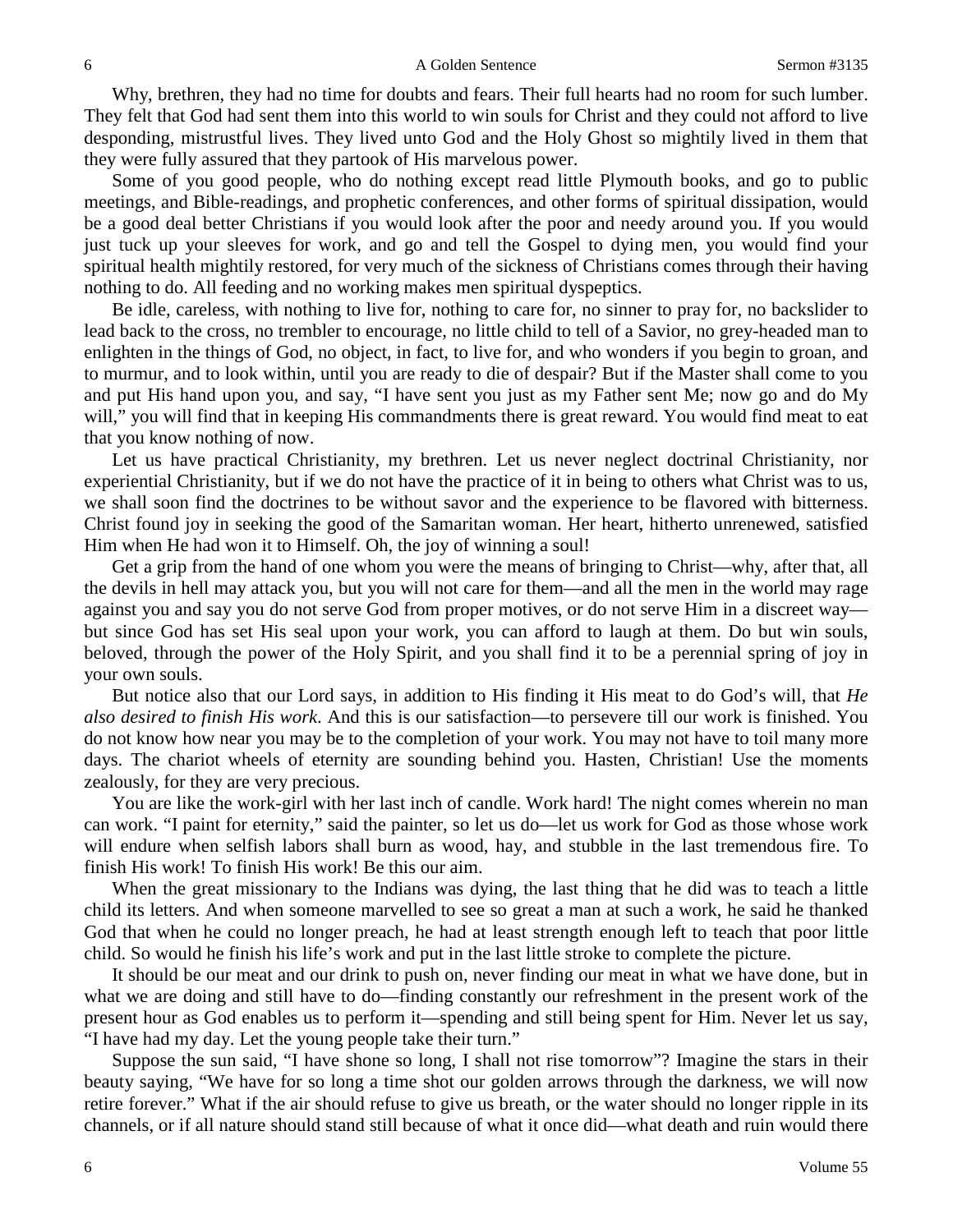be! No, Christian, there must be no loitering for you—each day be this your meat—to do the will of Him that sent you and to finish His work.

**III.** And now, lastly, I have not strength, neither have you the time to consider THE GLORY WHICH JESUS CHRIST SHOULD HAVE FROM us, when we know that He could truly say, "It is my meat to do the will of him who sent me, and to finish his work."

How could He ever have loved us? It is strange that the Son of God should have set His affections upon such unworthy beings. I should not have wondered, my brother, at His loving you, but it is a daily marvel to me that Jesus should have loved me. It is a wonder of wonders that He should come to save us—that when we were so lost and ruined that we did not even care about His love, but rejected it when we heard of it, and despised it even when it came with some degree of power to our hearts—that He should still have loved us notwithstanding all.

"'Tis strange. 'Tis passing strange, 'tis wonderful!" Yet so it is. He has no greater delight than in saving us and in bringing us to glory. Shall we not praise Him? Do not our hearts say within themselves, "What shall I do, my Savior to praise? Wherewithal shall I crown His head? How shall I show forth my gratitude to Him who found such delight in serving me?"

Beloved, may the love of God be shed abroad in our hearts by the Holy Spirit which is given to us! From this day forth may it be our meat and our drink to do the will of Him that sent us—and to finish His work!

## **EXPOSITION BY C. H. SPURGEON**

### *JOHN 4:1-39*

**Verses 1-3.** *When therefore the Lord knew how the Pharisees had heard that Jesus made and baptized more disciples than John, (though Jesus himself baptized not, but his disciples,) he left Judaea, and departed again into Galilee.*

Our Savior was not a man of strife. He was quite ready to contend with the Pharisees on fit occasions, but just then He avoided an encounter with them. Besides, one woman of Samaria, whom He was going to save, was worth more to Him than ten thousand Pharisees who would not be saved by Him. Most of the learning and culture of Palestine was possessed by the Pharisees, but Christ thought nothing of it in comparison with the soul of the one poor woman of Samaria whom He was going to save.

**4-7.** *And he must needs go through Samaria. Then cometh he to a city of Samaria, which is called Sychar, near to the parcel of ground that Jacob gave to his son Joseph. Now Jacob's well was there. Jesus therefore, being wearied with his journey, sat thus on the well: and it was about the sixth hour. There cometh a woman of Samaria to draw water: Jesus saith unto her, Give me to drink.* [See sermons #2570, Jesus Sitting on the Well And #2423, The Model Soul-Winner]

The "sixth hour" means noonday, and that was a very unusual time for a Samaritan woman to draw water. But the reason why she went at that unusual hour was because she was one whom other women shunned, so that if she went to the well at all, she must go alone, for they would not be seen in her company.

What a wonderful thing it is that this woman who was not thought to be fit company for her fellow creatures was, nevertheless, thought by Christ to be worth looking after and saving! But those who are the castaways of men are often among those who are the sought-out and chosen ones of Christ.

**8.** *(For his disciples were gone away unto the city to buy meat.)*

This was quite a right thing for the disciples to do, for meat must be bought for men to eat. No doubt it is better to pray than to eat, but if one never ate, he would not long be able to pray. I have heard these disciples condemned for their worldliness and carnality, but I fail to see anything of the kind—it does seem to me necessary that somebody should go into the city to buy meat—and although it is not the noblest kind of work, yet, being necessary, it may be the stepping-stone to higher service.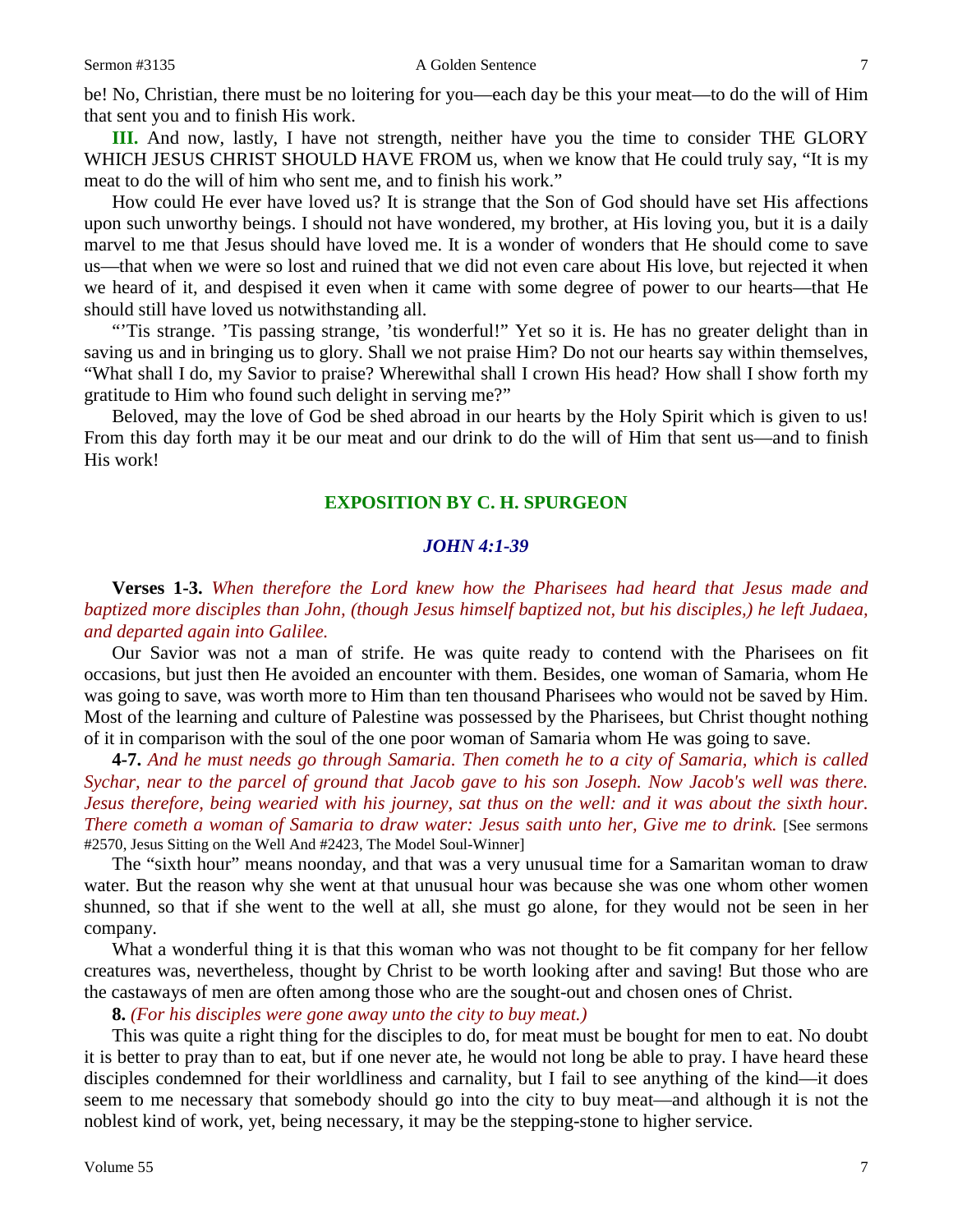**9-10.** *Then saith the woman of Samaria unto him, How is it that thou, being a Jew, askest drink of me, which am a woman of Samaria? for the Jews have no dealings with the Samaritans. Jesus answered and said unto her, If thou knewest the gift of God, and who it is that saith to thee, Give me to drink; thou wouldest have asked of him, and he would have given thee living water.* [See sermons #782, Saving Knowledge and #2277, Sychar's Sinner Saved]

How much we lose through ignorance! Ignorance is often like a great stone laid upon the well so that the flocks cannot be watered—blessed is everyone who helps to roll away that stone. It is a great thing to know the gift of God, "If thou knewest the gift of God,"

**10.** *And who it is that saith to thee, Give me a drink; thou wouldest have asked of him, and he would have given thee living water*.

There are two things worth knowing—what grace is and who it is that gives it. Want of this knowledge often leads to lack of prayer—and lack of prayer leads to lack of receiving. Perhaps someone asks, "Why does not God give without prayer?" Because it is not His will to do so. His will is that we should pray about everything.

Did you ever notice that even when the harvest is ripe, it cannot be gathered in without prayer? Jesus said to His disciples, "The harvest is truly plenteous, but the laborers are few. Pray ye therefore the Lord of the harvest, that he will send forth labourers into his harvest." Prayer seems indispensable. It is part of God's necessary machinery. He has pleased to make it so.

But what condescension of love it is that the prayer of man should be necessary to effect the purposes of God! God even said to Christ Himself "Ask of me and I shall give thee the heathen for thine inheritance, and the uttermost parts of the earth for thy possession." So that, from the woman at the well up to the Lord Jesus Himself, prayer seems to be the indispensable requisite of blessing.

**11.** *The woman saith unto him, Sir, thou hast nothing to draw with, and the well is deep: from whence then hast thou that living water?* [See sermon #2897, The Source]

You who reverence the majesty of Christ's deity, the perfection of His humanity, the glory of His atoning sacrifice, the splendor of His resurrection power—you who know whence He has this living water, the power to save and to bless—worship and adore Him with all your heart and soul.

**12-14.** *Art thou greater than our father Jacob, which gave us the well, and drank thereof himself, and his children, and his cattle? Jesus answered and said unto her, Whosoever drinketh of this water shall thirst again: but whosoever drinketh of the water that I shall give him shall never thirst;*

You know that there are some who preach of a salvation that does not save—they teach that one may be a child of God today and a child of the devil tomorrow. That is like the water in Jacob's well, "Whosoever drinketh of this water shall thirst again." But Christ's salvation is of a very different kind, "Whosoever drinketh of the water that I shall give him shall never thirst;"

**14.** *But the water that I shall give him shall be in him a well of water springing up into everlasting life.* [See sermons #770, The Water of Life; #865, Life's Ever-Springing Well; and #1202, Holy Water]

The grace of God is a living thing, a springing and abiding thing, an everlasting thing—and he that has it in his heart has that which has saved him forever.

**15.** *The woman saith unto him, Sir, give me this water, that I thirst not, neither come hither to draw*.

Christ's words were coming true. He said that, if she had known, she would have asked. And then, in her poor groping way, she began to pray, hardly knowing what she was asking for. I advise you also to pray even before you quite understand your own prayers, before you are sufficiently instructed to know what you really need. Ask God to give you what you need. Very often we make a discovery of our needs through having them supplied.

**16-19.** *Jesus saith unto her, Go, call thy husband, and come hither. The woman answered and said, I have no husband. Jesus said unto her, Thou hast well said, I have no husband: for thou hast had five husbands; and he whom thou now hast is not thy husband: in that saidst thou truly. The woman saith unto him, Sir, I perceive that thou art a prophet.*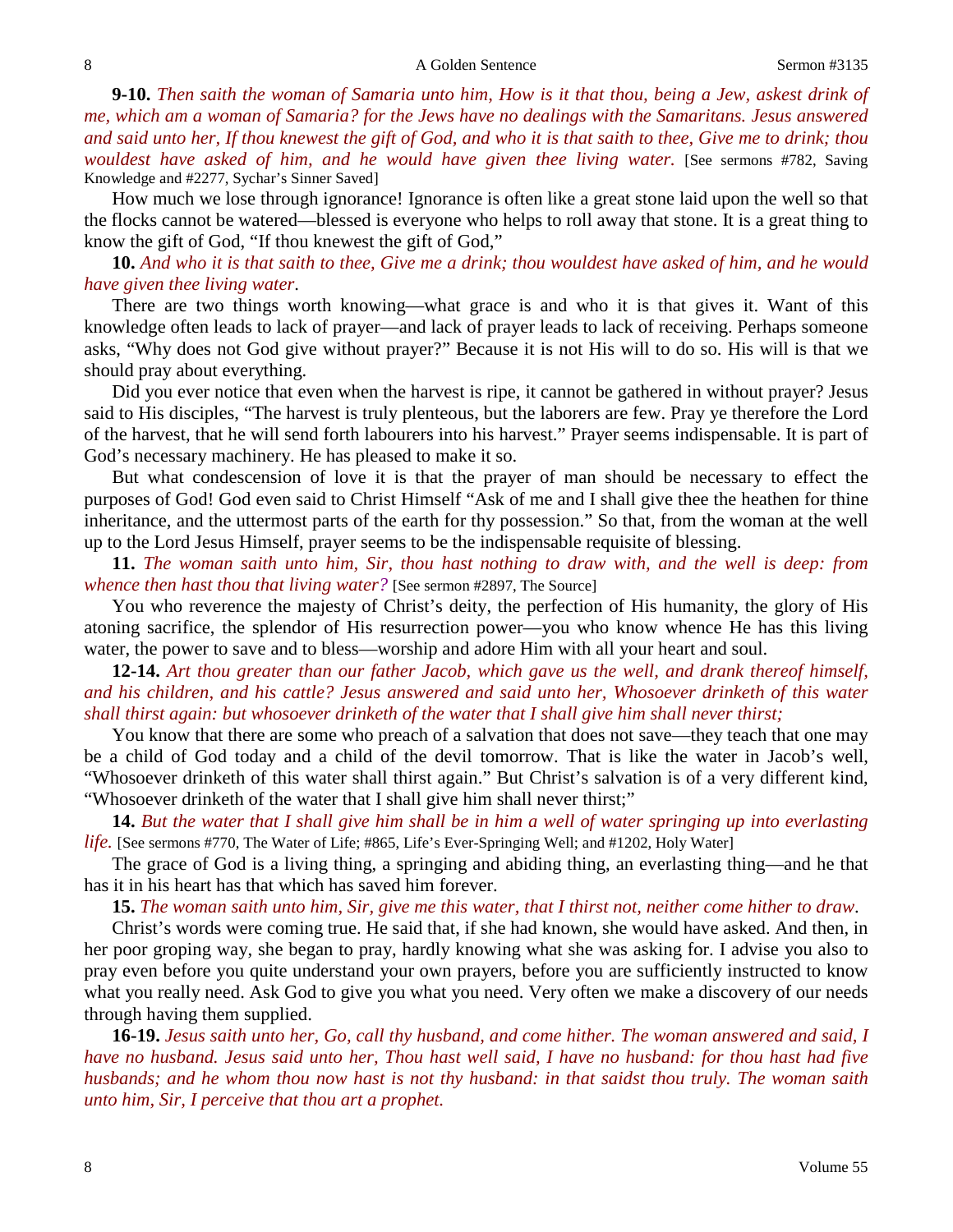She perceived that there was something about Him which marked Him out as a prophet, so she seemed to say to Him, "As You are a prophet, solve me this riddle."

**20-24.** *Our fathers worshipped in this mountain; and ye say, that in Jerusalem is the place where men ought to worship. Jesus saith unto her, Woman, believe me, the hour cometh, when ye shall neither*  in this mountain, nor yet at Jerusalem, worship the Father. Ye worship ye know not what: we know what *we worship: for salvation is of the Jews. But the hour cometh, and now is, when the true worshippers shall worship the Father in spirit and in truth: for the Father seeketh such to worship him. God is a Spirit: and they that worship him must worship him in spirit and in truth.*

Let us never forget this. Even if we all believe it, we do not always act according to that belief. For instance, we sing through a hymn, but it might almost as well be an old song, for our hearts do not go with the words. Or while our heads are bowed in prayer, perhaps our thoughts are back with our children, or our shops, or far away in some foreign land.

Yet there is no benefit in coming up to a place of worship, or in listening to sermons and prayers, or joining in the singing of sacred songs unless our heart is there. Let us always remember this, and sigh and cry rather than rejoice if we have been up to the holy assembly and yet have not worshipped God "in spirit and in truth."

**25-26.** *The woman saith unto him, I know that Messias cometh, which is called Christ: when he is come, he will tell us all things. Jesus saith unto her, I that speak unto thee am he.*

Now she had made the greatest of all discoveries, for the Messiah Himself had come to her and told her "all things." This was her test of the Messiah and Christ had answered it.

**27.** *And upon this came his disciples, and marvelled that he talked with the woman: yet no man said, What seekest thou? or, Why talkest thou with her?*

They had too much respect for Him to ask such questions, except in their own hearts, but their Oriental prejudices made them marvel that He was talking with a woman.

**28-33.** *The woman then left her waterpot, and went her way into the city, and saith to the men, Come, see a man, which told me all things that ever I did: is not this the Christ? Then they went out of the city, and came unto him. In the mean while his disciples prayed him, saying, Master, eat. But he said unto them, I have meat to eat that ye know not of. Therefore said the disciples one to another, Hath any man brought him ought to eat?*

They did not like to ask Him plainly, although they were very curious about the matter, they scarcely dared to pry further into it, and His next words may have deepened the mystery still further.

**34-35.** *Jesus saith unto them, My meat is to do the will of him that sent me, and to finish his work. Say not ye, There are yet four months, and then cometh harvest? behold, I say unto you, Lift up your eyes, and look on the fields; for they are white already to harvest.* [See sermon #707, Fields White for Harvest]

"Look at those Samaritans trooping out of the city, drawn by that woman's testimony concerning Me. They are coming, at her invitation, to learn more about the Christ."

**36-38.** *And he that reapeth receiveth wages, and gathereth fruit unto life eternal: that both he that soweth and he that reapeth may rejoice together. And herein is that saying true, One soweth, and another reapeth. I sent you to reap that whereon ye bestowed no labour: other men laboured, and ye are entered into their labours.*

The prophets had spoken and written concerning the Messiah. Their words had prepared the minds of the Jews and also of the Samaritans, to receive the Gospel, so the great success of the apostles must not be traced merely to their teaching, but also to the preparatory work of the other laborers who had gone before "Other men laboured, and ye are entered into their labours."

The church is always ready to praise her reapers, let her not forget her sowers. There are some of us who bring many souls to Christ, who are greatly indebted to the work which was done by other men who preceded us. There are some who, perhaps, have few conversions although they preach the Gospel faithfully—they are sowing and there shall come others, by and by, who shall reap bounteous harvests as